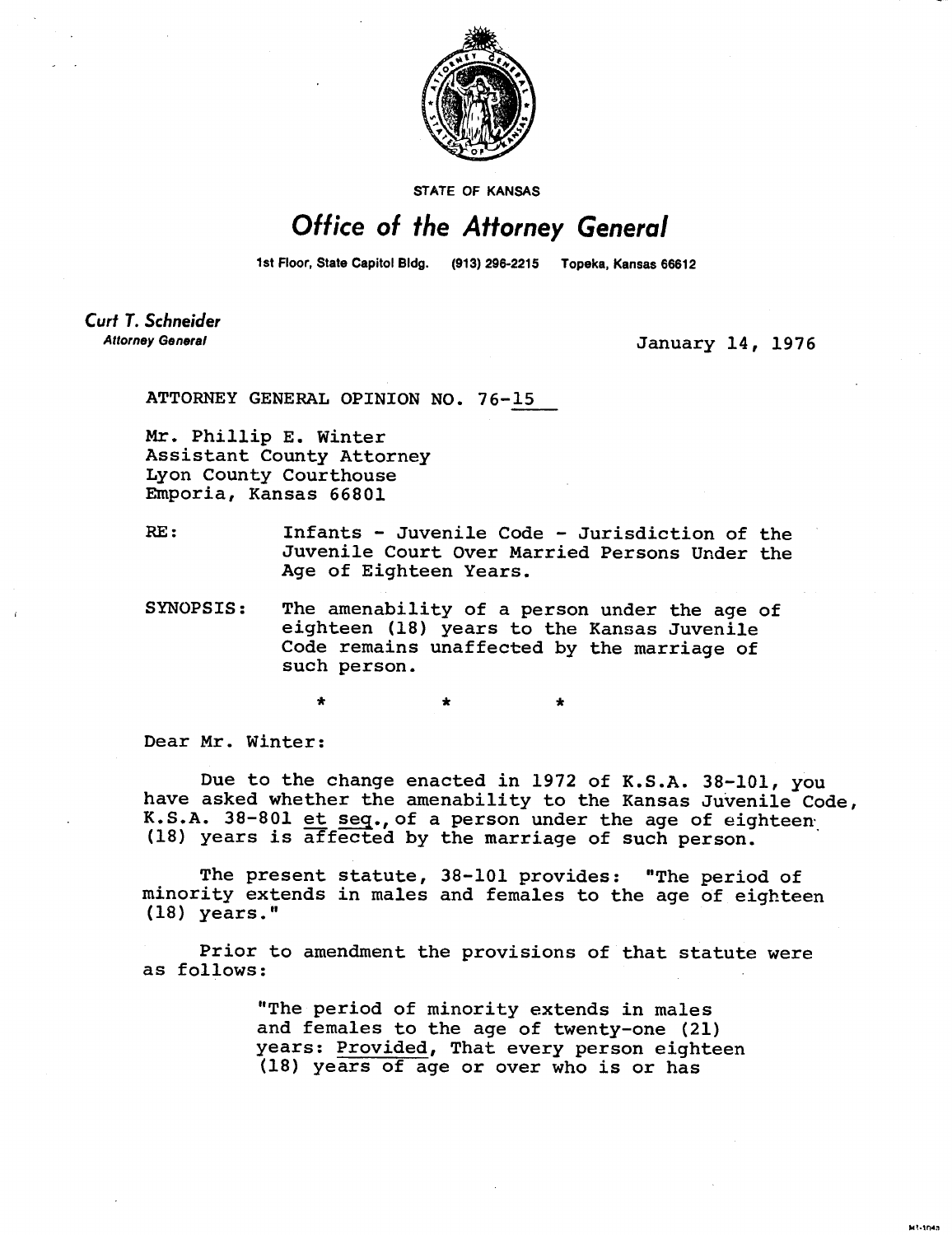Mr. Phillip E. Winter January 14, 1976 Page Two

> **been married, shall be considered of the age of majority in all matters relating to contracts, property rights and liabilities, and the capacity to sue and be sued. (L. 1965, Ch. 274 Si).**

**Also, K.S.A. 38-802(b),(c),(d) and (g) define the terms delinquent child, miscreant child, wayward child and dependent and neglected child. Each of these definitions includes as one of its essential elements the requirement that the child be less than eighteen (18) years of age. There is no mention of marital status in these definitions.** 

**The effect of marriage upon the status of a person less than eighteen (18) years of age is that it emancipates such person. While emancipation by marriage affects the parents' rights and obligations with respect to the infant, such emancipation does not otherwise remove the incapacity of his minority. Emancipation does not by itself operate to make the minor sui juris. 42 Am.Jr.2d, Infants §3.** 

**The general rule with respect to the state's treatment of such persons is that the guardianship of the state over children provided by statutes relating to delinquent children is paramount to any rights which may be acquired by the child through marriage. 14 A.L.R.2d 336, Annot. Accordingly, a juvenile act applicable to persons under eighteen (18) applies to such person despite the fact that she is married. 47 Am.Jur.2d, Juvenile Courts, Etc. §28.** 

**The Montana Court, dealing with facts and statutes strikingly similar to the ones you have presented, held that** a **married girl under the age of eighteen (18) years could be a juvenile delinquent. The court said the statute providing that any child under the age of eighteen (18) years found in specified situations "shall be deemed a delinquent child or a juvenile delinquent person," indicated a purpose to include within the purview of the statute all persons under eighteen (18) years of age whether married or not, and that the child's marriage did not change its status from that of minor to adult, within the meaning of statutes defining those terms, unless some statute expressly so provided. State ex rel. Foot v. District Court, 77 Mont. 290, 250 P. 973, 49 A.L.R. 398.** 

**The Kansas Court, although not dealing with the amenability of a child to the Juvenile Code, observed that in view of G.S. 1949, 38-101, a child seventeen (17) years of age is still a minor, even though married. Ortiz v. Ortiz, 180 Kan. 334, 336, 304 P.2d 490 (1956).**